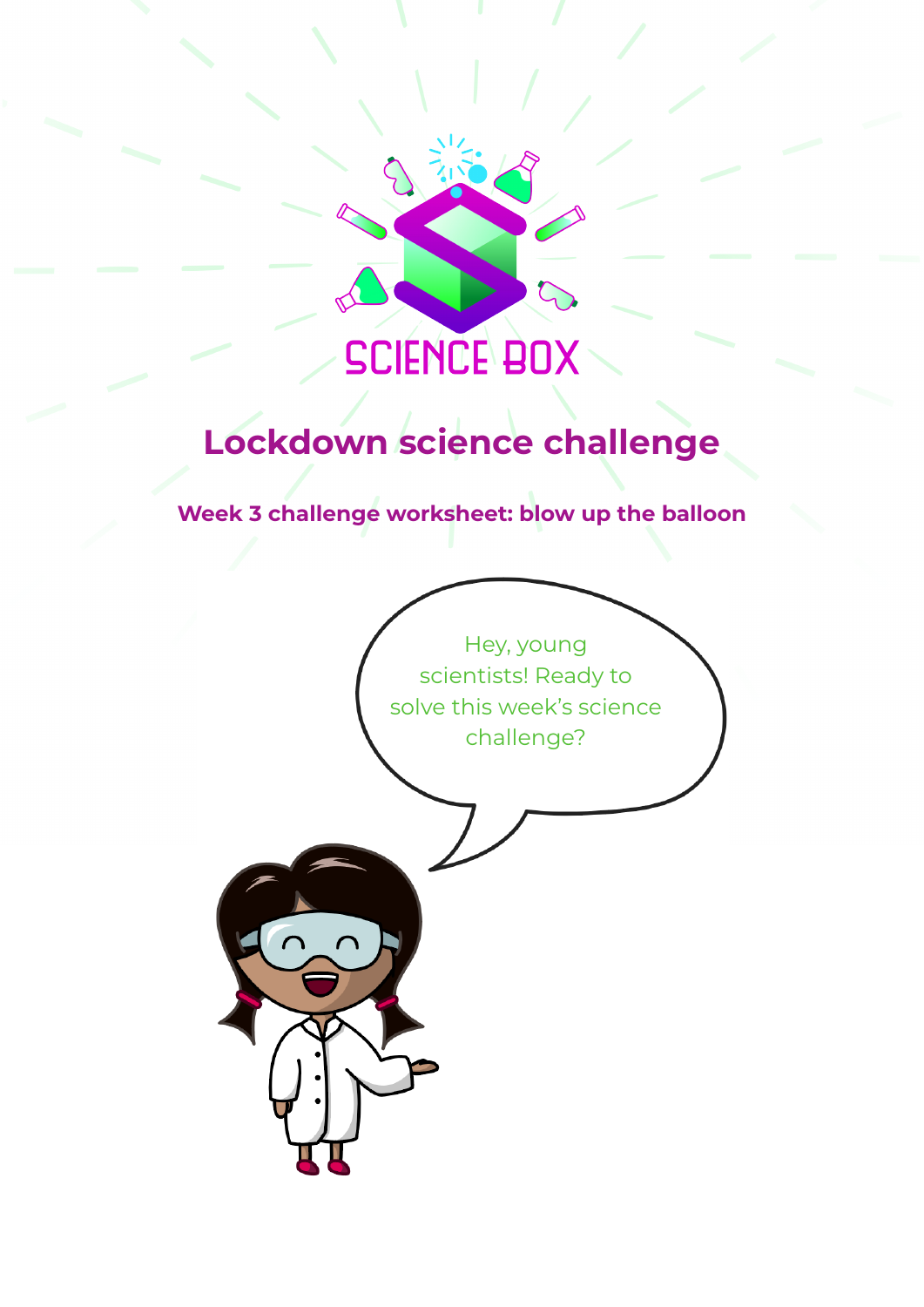## **The challenge**

**You will need:**

- **• 1 balloon**
- **• 1 single-use plastic bottle (empty)**
- **• 1 bowl of ice-cold water**
- **• 1 bowl of hot water (not hot enough to hurt yourself)**

**Your challenge is to use the listed supplies to make the balloon inflate while it's opening is stretched over the opening of the plastic bottle.**

**Stretch the balloon's opening over the opening/neck of the bottle, so air can pass between the bottle and the balloon. Use the bowls of hot and cold water to get the balloon to inflate!**



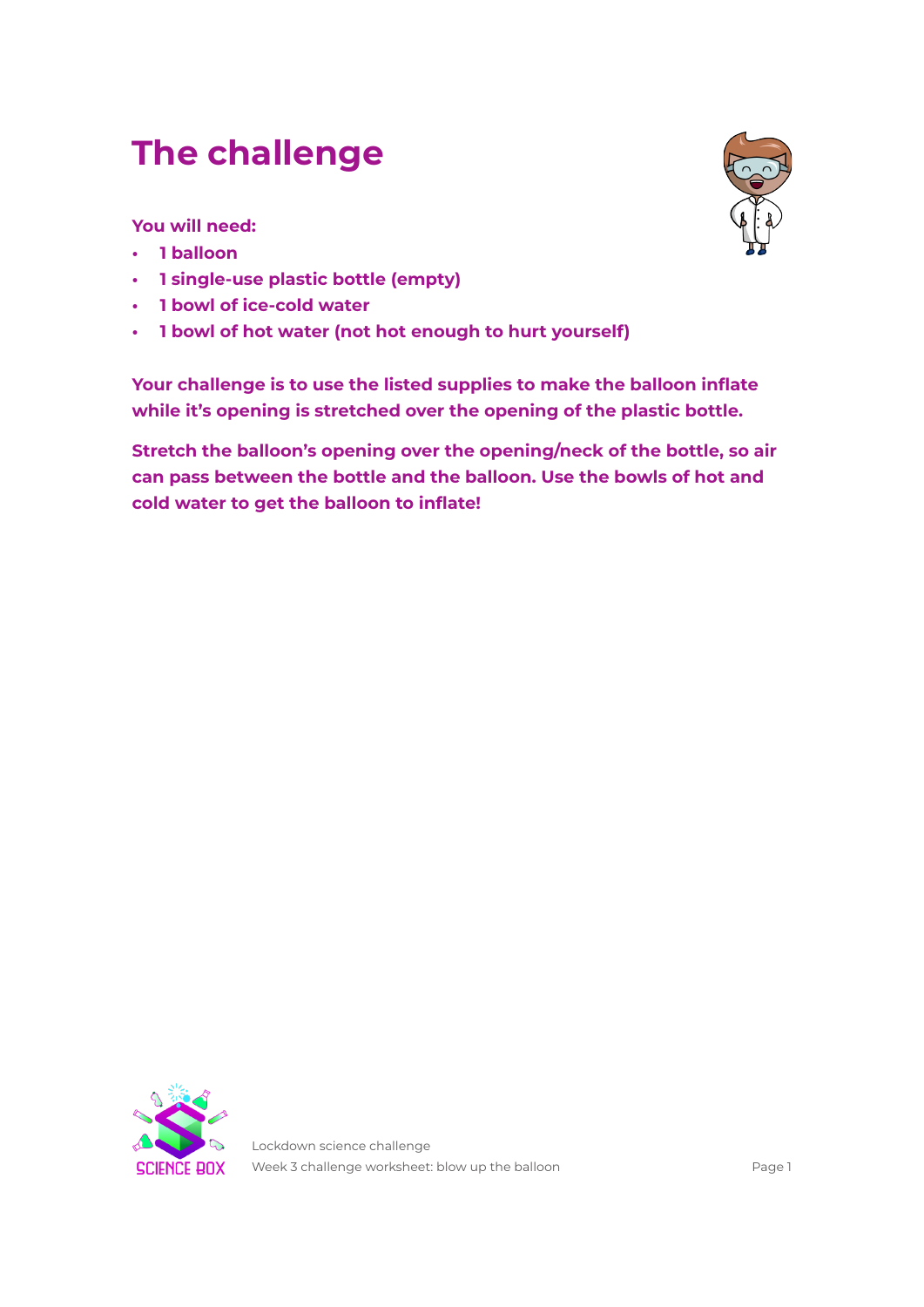



**Draw or write below to show how you'll solve the challenge.**



Lockdown science challenge Week 3 challenge worksheet: blow up the balloon exactled as the same Page 2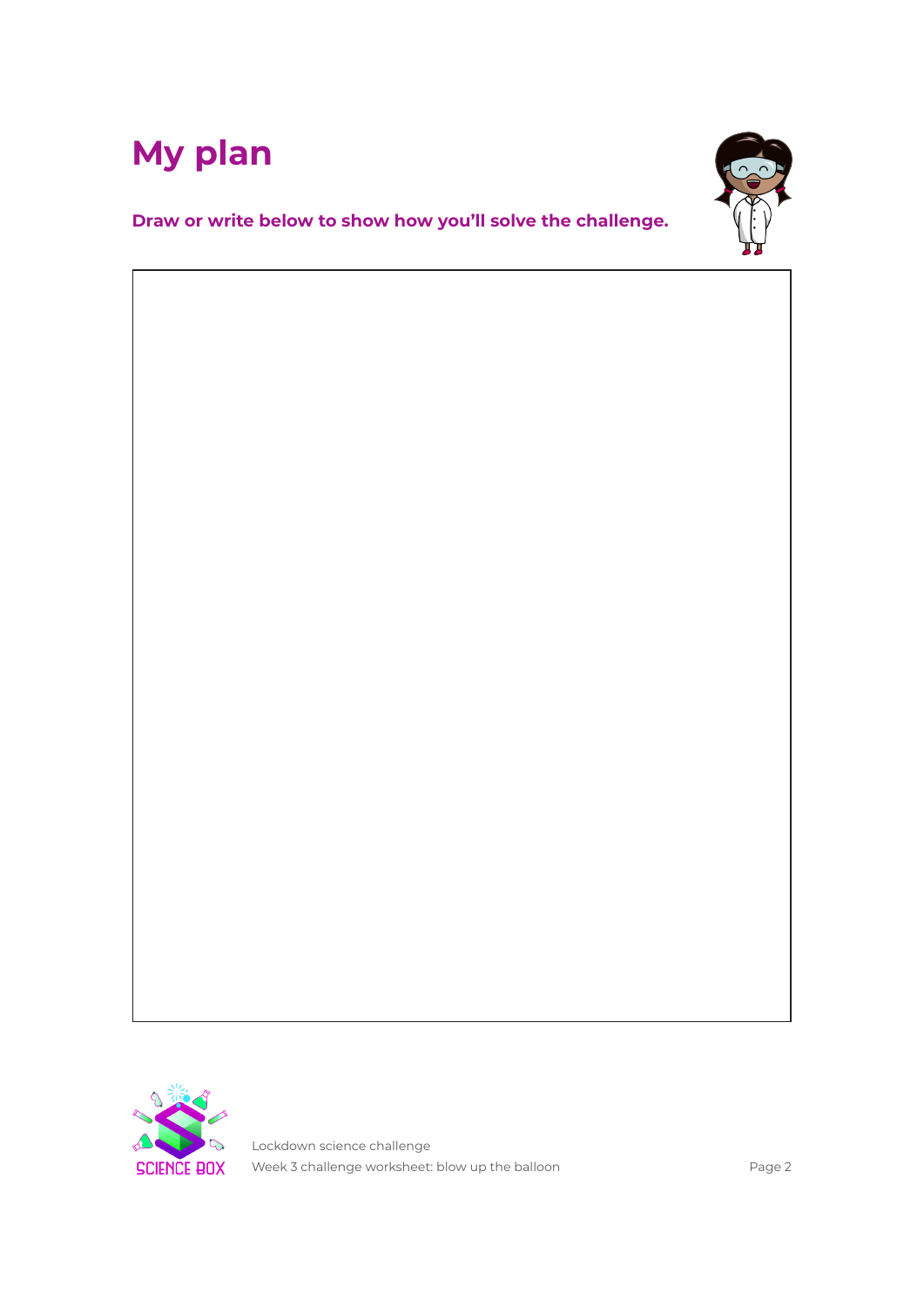# **My attempts**



### **Write down the ways you try to solve the challenge. Be creative!**

| number | Attempt   What did you try? | What went wrong? | What will you<br>change? |
|--------|-----------------------------|------------------|--------------------------|
|        |                             |                  |                          |
|        |                             |                  |                          |
|        |                             |                  |                          |
|        |                             |                  |                          |
|        |                             |                  |                          |
|        |                             |                  |                          |
|        |                             |                  |                          |
|        |                             |                  |                          |
|        |                             |                  |                          |
|        |                             |                  |                          |
|        |                             |                  |                          |
|        |                             |                  |                          |
|        |                             |                  |                          |
|        |                             |                  |                          |
|        |                             |                  |                          |